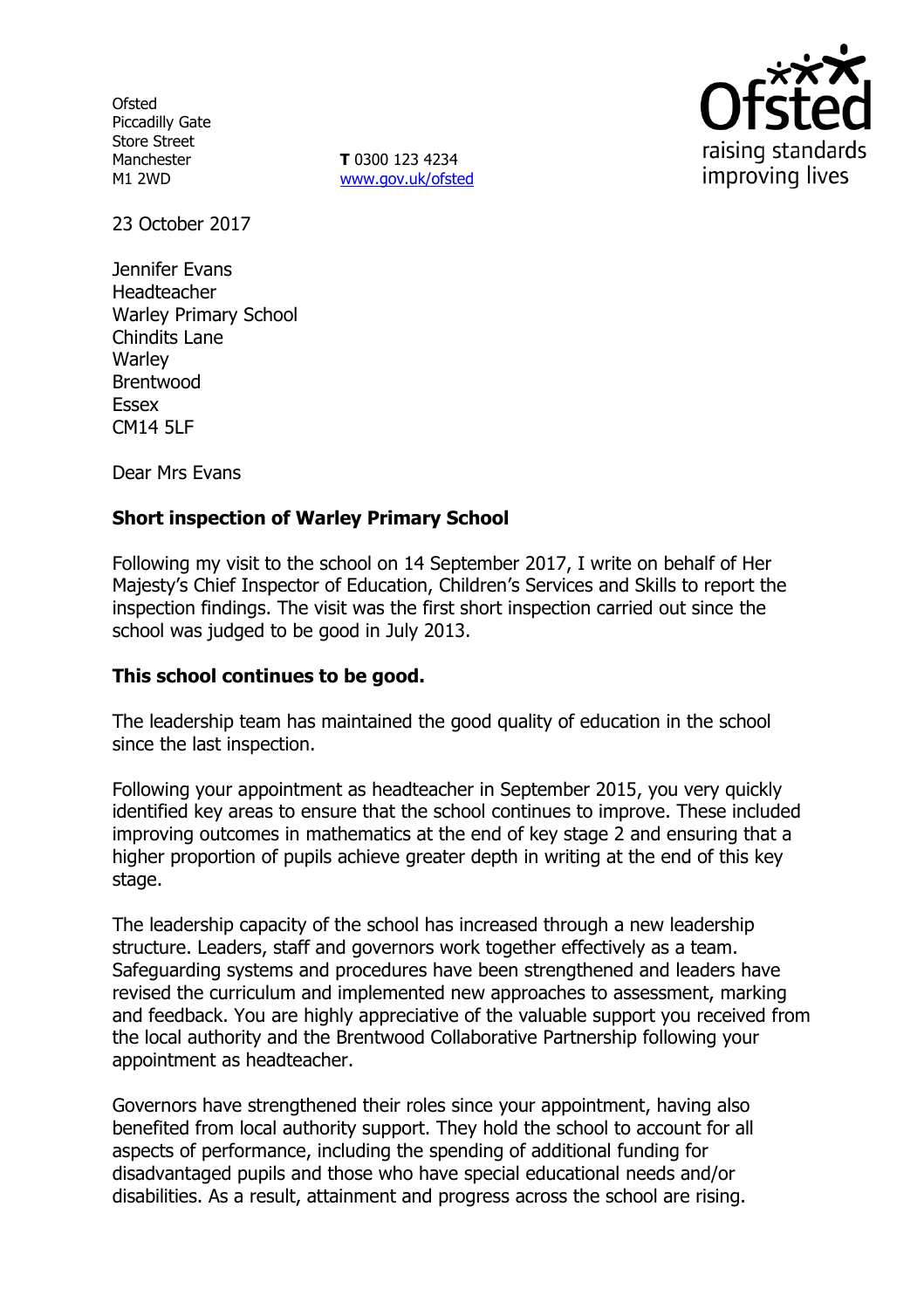

Outcomes at all stages improved in 2017, other than results in mathematics, which dipped slightly at the end of key stage 2.

Warley Primary School is warm, caring and highly inclusive. The proportion of pupils who have special educational needs and/or disabilities is higher than that seen nationally. There are a number of children with education, health and care plans who have high needs and who are very well supported and integrated. Parents speak highly of your support and approachability. They appreciate the fact that you and your leadership team are highly visible and readily available. Many parents also commented on improvements since your appointment. They are also very appreciative of the before- and after-school clubs. One commented: 'Warley Primary School is a fantastic school with a fabulous community feel. It is a small school that is incredibly well led. As a parent, I always feel that I can have contact with my children's teachers, should I need to.' Another parent said, 'an amazing school, the teachers and head go above and beyond for the children'.

Pupils are confident and proud of the school. Their conduct is exemplary at all times. In lessons, they pay close attention to teachers and respond eagerly to their questions. They get on promptly with their learning activities and collaborate very well. Pupils enjoy their learning because the curriculum provides many interesting topics and they share the school ethos of 'above and beyond'. Pupils appreciate their teachers. One commented, 'they are great teachers', and another said, 'all lessons are fun'.

Leaders have worked successfully to bring about and maintain improvements since the previous inspection. Staff have benefited from effective training opportunities linked to school development priorities. For example, you made developing pupils' writing a whole-school priority, together with improving pupils' calculation skills. Those staff who responded to Ofsted's online survey say that they are proud to be a part of the school, feel valued and appreciate the professional support and training provided for them.

# **Safeguarding is effective.**

There is a strong safeguarding culture across the school. You have introduced stronger systems to ensure that all aspects of safeguarding are rigorous. Appropriate checks are made on staff and recorded as required. You ensure that all staff receive up-to-date training about different aspects of safeguarding and know what to do if they have any concerns. You have improved the system for recording such concerns so that it is clear what action is taken, when and why.

Pupils feel happy and safe at school. The curriculum teaches them how to keep safe in a variety of situations, including when using the internet. Pupils told me that bullying is very rare at school, but they are confident that adults will deal with any incidents that do happen. Parents overwhelmingly agree that their children are kept safe and are well cared for at school.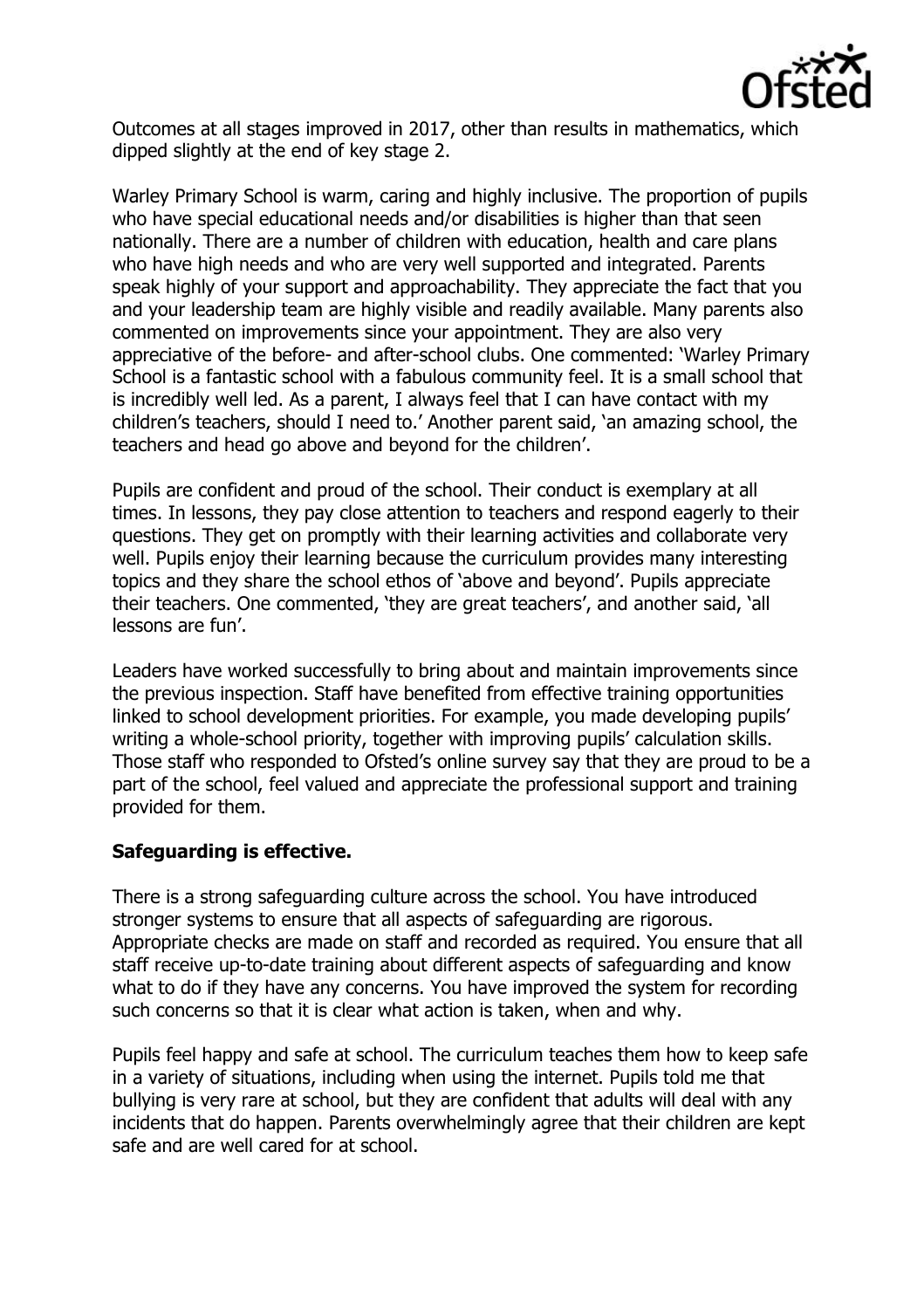

## **Inspection findings**

- $\blacksquare$  To determine whether the school remains good, one of my lines of enquiry was to look at outcomes in key areas, the first of which was in writing. In 2016, the proportion of pupils who achieved the expected standard in writing at the end of Year 6 was below that seen for reading and mathematics and below that seen nationally. No pupils achieved greater depth in their writing at the end of key stage 2 in 2016. The progress that pupils made in writing from the end of key stage 1 was less strong than the progress they made in reading and mathematics and was in the lowest 10% compared to that seen nationally.
- The most recent Year 6 unvalidated data for 2017 indicates that pupils in Year 6 achieved well in writing and a higher proportion reached greater depth than in 2016. This is supported by their work in books and shows that the school's new approach, which is focused on improving spelling and broadening pupils' vocabulary, is proving to be effective in raising standards. Internal school tracking data shows that pupils in all years are making good progress in their writing. Nonetheless, you recognise that there is still work to be done to further increase the proportion of pupils who achieve greater depth in writing.
- $\blacksquare$  I wanted to see whether the upward trend in outcomes at the end of the early years had been continued. I was pleased to see that this was indeed the case. Outcomes in 2017 have risen further and are above those seen nationally in 2016. This represents good progress for children from often low starting points. Together, we observed the new Reception Year intake, who were remarkably happy and settled, despite a short time in school. Both indoor and outdoor learning environments are rich and provide extremely well for all areas of learning.
- $\blacksquare$  I also wanted to find out if outcomes in the Year 1 phonics screening check had improved, following a dip in 2016. The proportion of children who met the expected standard has risen in 2017 and is above last year's national figure. This reflects improvements in the teaching of phonics in Year 1. Reading has a high profile across the school. All classrooms have dedicated reading areas and access to age-appropriate texts in the shared areas.
- My next focus was to determine whether all the areas for improvement identified at the time of the previous inspection have been successfully addressed. One of these was to improve pupils' progress in mathematics by providing more time to practise calculation skills. You have introduced a new calculation policy and new ways of teaching to improve pupils' calculation skills. Last year, the 2016 key stage 2 results for mathematics reflected this. A higher proportion of pupils achieved both the expected and higher standard than was seen nationally, consolidating improvements seen in 2014 and 2015.
- You are disappointed that this improvement was not reflected in the Year 6 mathematics results in 2017, but this was not unexpected. Your detailed analysis of the mathematics paper shows that most pupils in 2017 did very well in the arithmetic paper, showing strong calculation skills. The 2017 Year 6 cohort included a high proportion of pupils who have special educational needs and/or disabilities and these pupils did not do well in the reasoning paper, although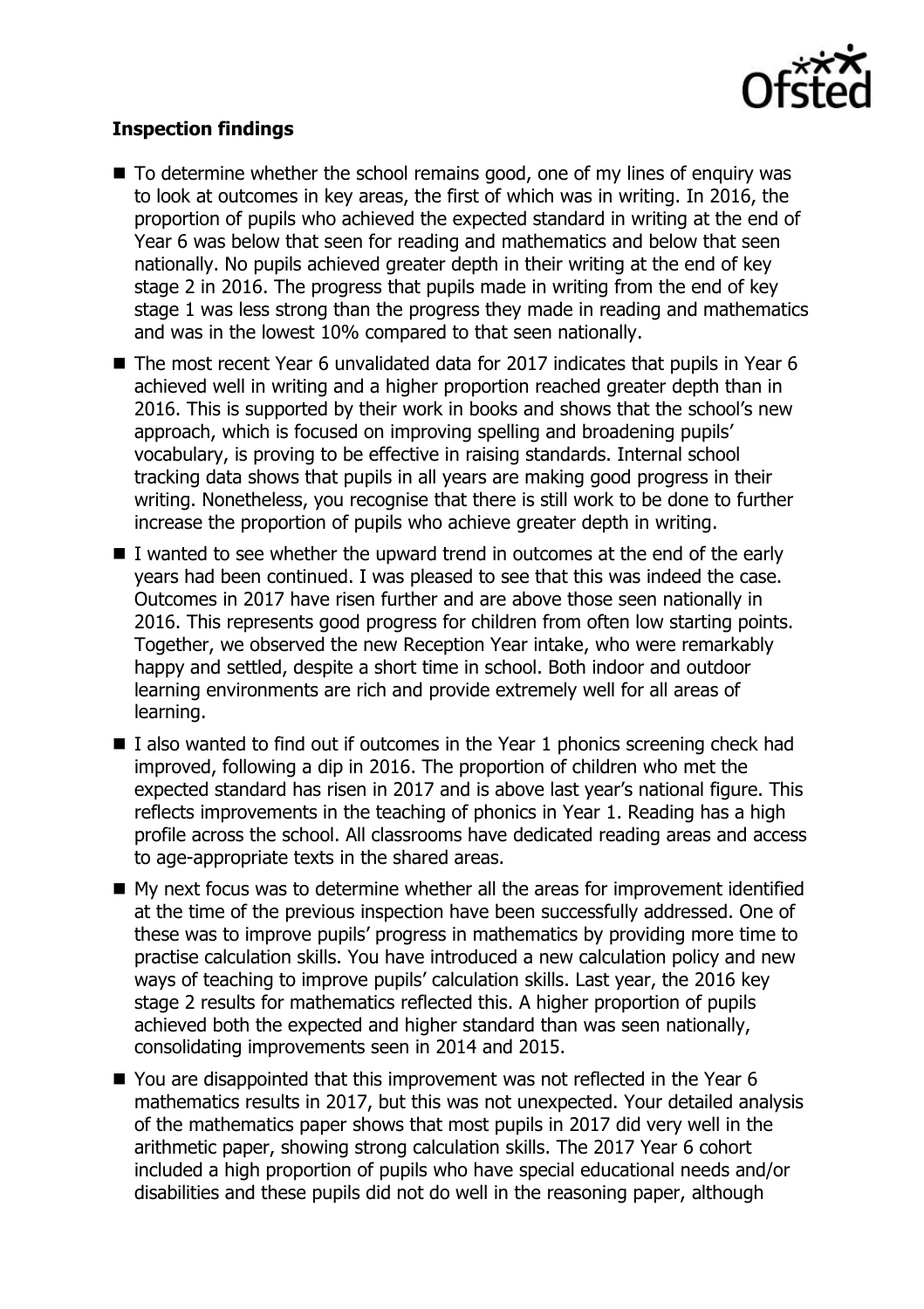

other pupils fared better. Many pupils had also left and joined the school since the end of key stage 1. These pupils also did less well than those who had been continuously at the school since the end of key stage 1.

- We looked at the work and progress in pupils' mathematics books last year and the progress and attainment of current Year 6 pupils. This indicates that these pupils are on track to attain better in mathematics. Your internal school tracking data also indicates that this is likely to be the case.
- My final line of enquiry related to how well the needs of disadvantaged pupils are met. This is because external data for 2016 showed that this group of pupils did not make good progress in reading, writing and mathematics from their starting points at the end of key stage 1. You explained to me that, when you became headteacher, you inherited a situation where funding had not been well used and you were unable to address this until the end of the financial year. Since then, you have reviewed how the additional funding is used and also the effectiveness of interventions across the school.
- You have focused on providing good-quality teaching for all pupils in the first instance. This new approach had not had a full impact by the end of 2016. However, school tracking data, external unvalidated data for 2017 and the work we looked at in pupils' books all provide evidence that disadvantaged pupils who left the school at the end of the 2017 academic year made better progress. You provided evidence that differences in the attainment of disadvantaged pupils and non-disadvantaged pupils are diminishing. School tracking data and work in pupils' books also indicate that disadvantaged pupils across the school are currently making good progress in reading, writing and mathematics.

### **Next steps for the school**

Leaders and those responsible for governance should ensure that:

- $\blacksquare$  recently introduced strategies for teaching writing, including those for improving spelling and developing vocabulary, are built upon so that the improvements seen in 2017 are sustained and higher proportions of pupils attain greater depth in their writing
- $\blacksquare$  plans to further improve attainment in mathematics at the end of key stage 2, by strengthening pupils' reasoning skills, are implemented swiftly to ensure that the dip seen this year is halted.

I am copying this letter to the chair of the governing body, the regional schools commissioner and the director of children's services for Essex. This letter will be published on the Ofsted website.

Yours sincerely

Joan Beale **Ofsted Inspector**